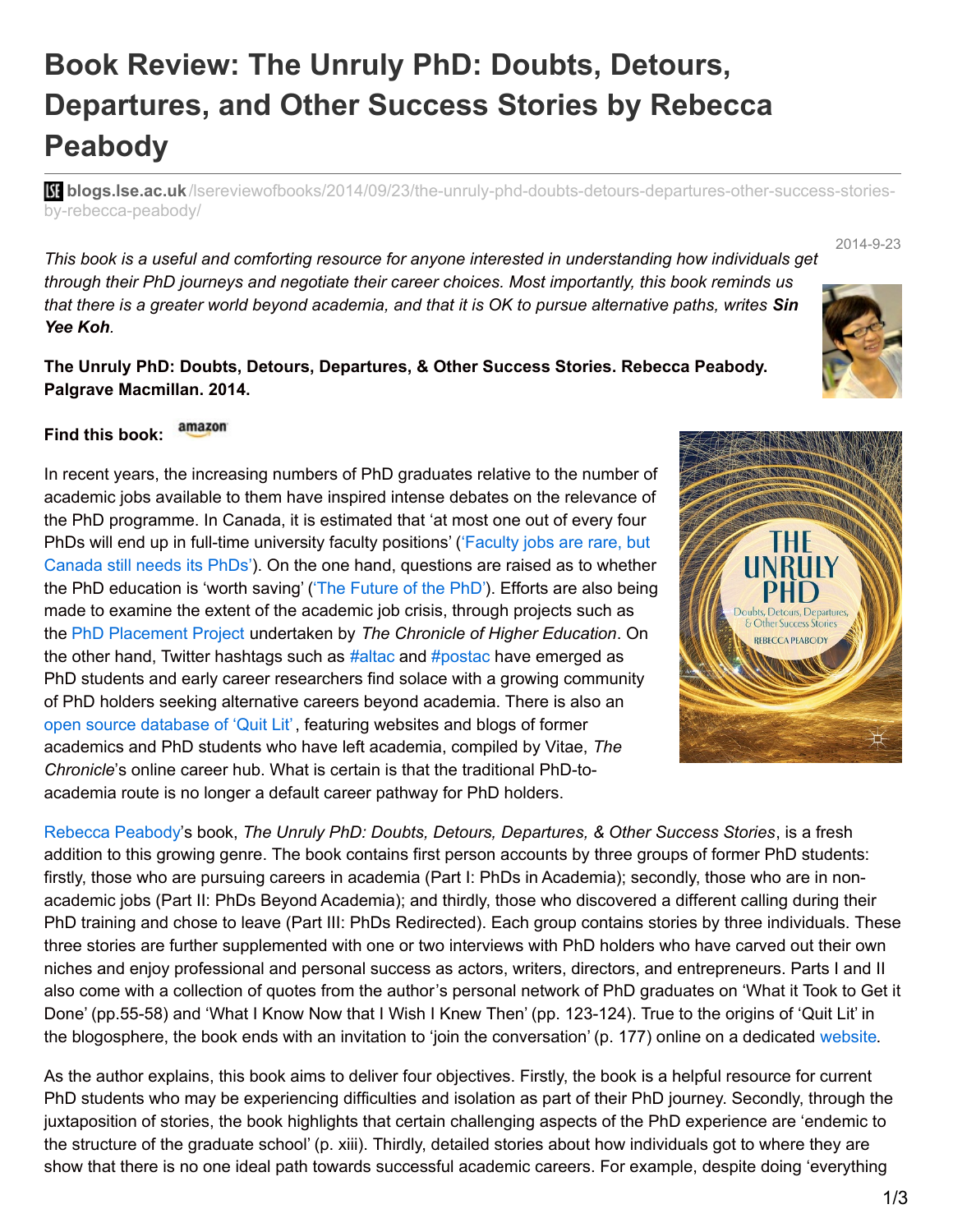… that [he] shouldn't have done' (p. 14)–such as completing his PhD from the same institution for his undergraduate degree, adjuncting at an institution where he might apply for a tenure-track position, and turning down a job offer in a tight job market – Derek (Chapter 1) successfully got a tenure job in his preferred city. Finally, the juxtaposition of careers in and beyond academia suggests how success can be understood in broader terms. In sum, this book reveals the divergent ways to get through, survive, and forge beyond the PhD journey.



Reading this book as an early career researcher and a mid-career changer during my PhD studies, I found myself connecting to Anika's (Chapter 4) and Jason's (Chapter 8) stories. Both of their stories documented how they worked out that they did not fit graduate school, albeit in different ways. Going to graduate school after her professional work in academic publishing, Anika felt that she was 'involved in conversations that had started years before' without her (p. 64). She constantly felt like a fraud – 'a remedial student, perennially behind and undereducated, and having to hide it all the time' (p.64) – compared to her peers from Ivy League institutions. While Jason was able to excel in graduate school by turning in brilliant papers under pressured deadlines, he struggled with the lack of regular feedback and recognition, and this affected his motivation to complete his PhD. Through a few chance internship and job opportunities, Jason realised that he was better at coaching and managing teams, fundraising, and marketing. However, it took him four years before deciding to quit his PhD programme because 'the stakes are too high' (p. 146). Both Anika and Jason eventually found fulfilling non-academic careers, as a creative non-fiction writer and as a professional in the financial services respectively. Their stories are memorable because they show how the PhD journey is a passage of self-discovery, and that enrolling in a PhD programme does not necessarily mean that one should limit one's career choice to academia.

*The Unruly PhD* shows, through individual and collective stories, how to negotiate the PhD and post-PhD journey in a time of crisis and change in the traditional academic career path. The book highlights that people who go through PhD programmes also struggle with mundane everyday life concerns – just like everyone else. Their stories remind us that life happens in the process of getting a PhD. They also remind us that when life throws along unpredictable curve balls, all that one can do is to make the best decision under given circumstances. With respect to career decisions, the individuals showcased in this book made their choices by asking questions such as: *How and where* do I get a job that best fit my aspirations and circumstances? Who am I, and where am I going to?

As Karen Kelsky's puts it in her interview (p. 118):

Academia can provide a good job and a fine career ... but understand that the work is hard, and the *system–with all of its expectations–is rigid. You're going to have to follow the rules. But you don't* have to believe ipso facto that there are no other things of value in the world. You can do something